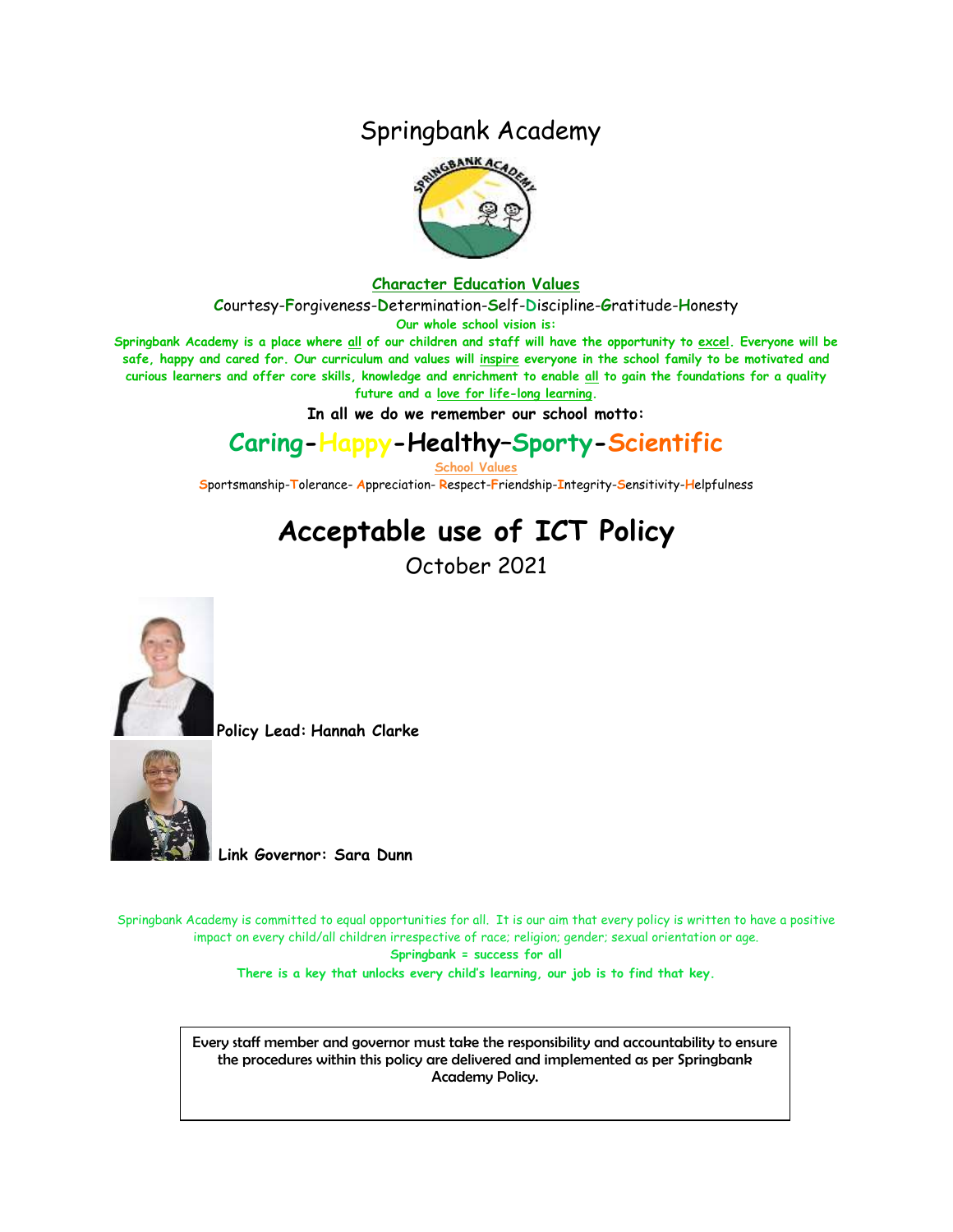#### **1. INTRODUCTION**

- 1.1 This policy applies to the safe use of ICT equipment and services provided by a school.
- 1.2 Anyone discovering a breach of this policy, or who is in receipt of electronic communication that appears to contravene the guidance described below, should raise the issue with the head teacher in the first instance.

#### **2. PURPOSE AND SCOPE**

- 2.1 The purpose of this policy is to:
	- Provide direction and guidance in the use of ICT;
	- Encourage consistent and professional practice in the use of ICT;
	- Protect School and users from inappropriate usage, security risks and legal liability;
	- Ensure that all users are clear about their responsibilities in using ICT;
	- Advise users on the monitoring arrangements for the usage of ICT.
- 2.2 This document applies to:
	- All permanent, temporary and casual staff working at a school;
	- Pupils;

.

 Consultants, contractors, agency staff, governors, parents and others working at the school, including those affiliated with third parties who may be given access to ICT services.

(Note: Throughout this guidance, the word "user" is used to cover all of the above.)

#### **3. TERMS USED WITHIN THIS DOCUMENT**

- Appropriate: activities listed are acceptable in terms of ICT use.
- Inappropriate: activities listed as inappropriate may potentially lead to misconduct and disciplinary proceedings. In some cases, this could lead to dismissal and legal action.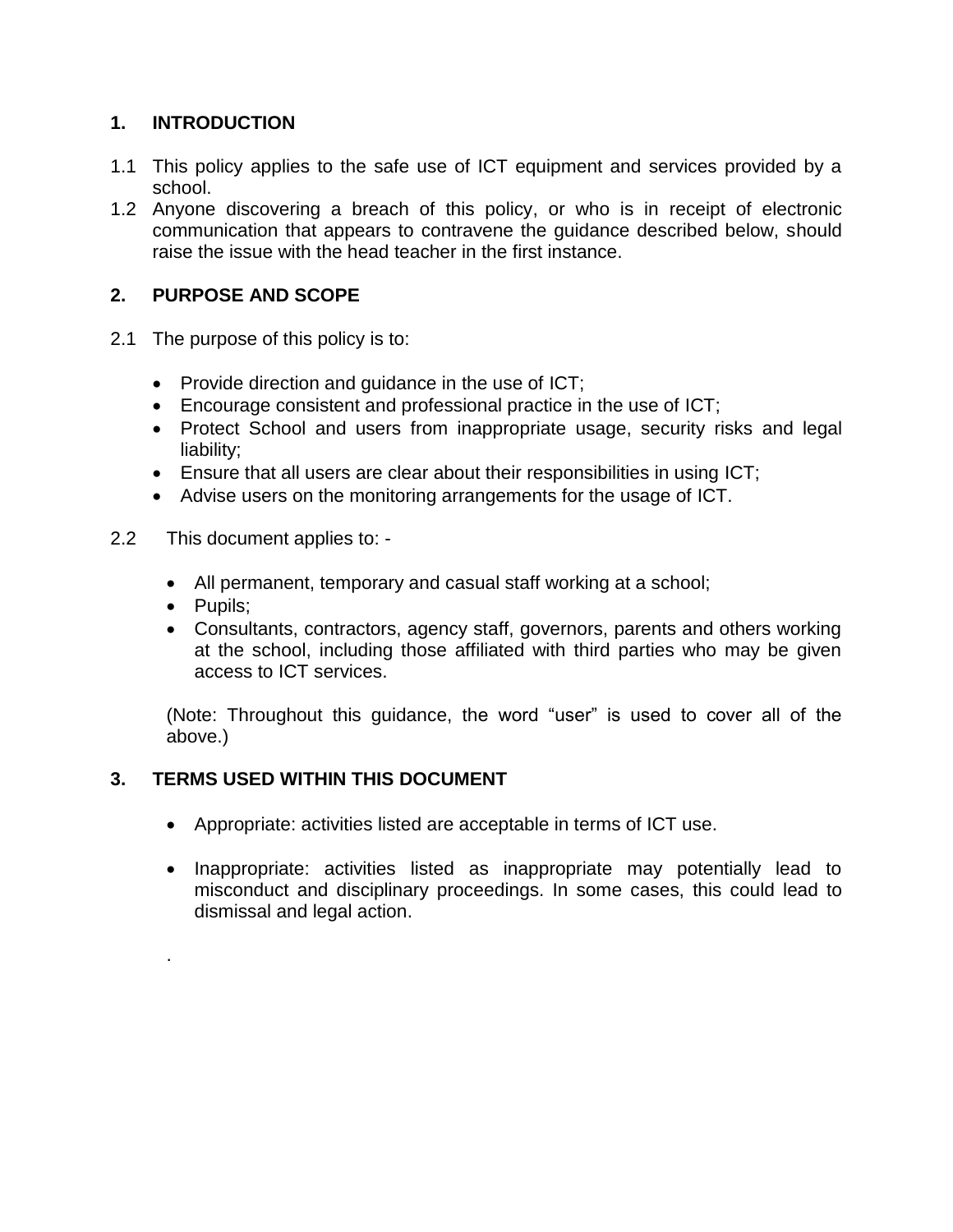#### **4. PASSWORDS**

4.1 The school is responsible for establishing and enforcing a password policy for its use of ICT. The head teacher is responsible for establishing and enforcing a password policy on their systems based on the level of security required. Passwords must be assigned to individual users of ICT systems to maintain security and the data that they contain.

#### **Appropriate:**

- Users only using their own account to carry out day to day work;
- Users not disclosing their password to allow others to access their account. Users should be aware passwords are for the benefit of the school and are the proprietary and confidential information of the school;
- Users selecting a password that is easy to remember but not for others to guess;
- Users not selecting obvious passwords, such as the name of a close relative, friend or pet;
- Compliance with the password policy for each computer system.

#### **Inappropriate:**

- Requesting passwords personally assigned to other users;
- Using a session via another user's password;
- Sharing passwords with other users. All users must take reasonable precautions to protect their passwords;
- If a user thinks that their username or password has been used without their permission, they must change the password and inform the head teacher as soon as practically possible. The head teacher will ensure that new users are issued with appropriate usernames and passwords. When a user leaves their job, whether leaving the school or not, the head teacher will ensure that all usernames and passwords for that user are suspended as appropriate.

#### **5. USE OF E-MAIL AND INTERNET (including Social Media)**

- 5.1 It is the responsibility of a school to ensure that all users use e-mail and Internet service in an acceptable manner and in accordance with the school's acceptable use policy and any e-mail and Internet agreements established by the school.
- 5.2 The Internet provides users with access to worldwide information services, bringing new opportunities for communication. With the increasing popularity of social media tools such as Facebook and Twitter thought should be given when using these tools for publishing information about a school.
- 5.3 Social media tools are excellent tools for teaching and learning and can provide exciting, new opportunities for schools to engage, communicate and collaborate with users and the wider community.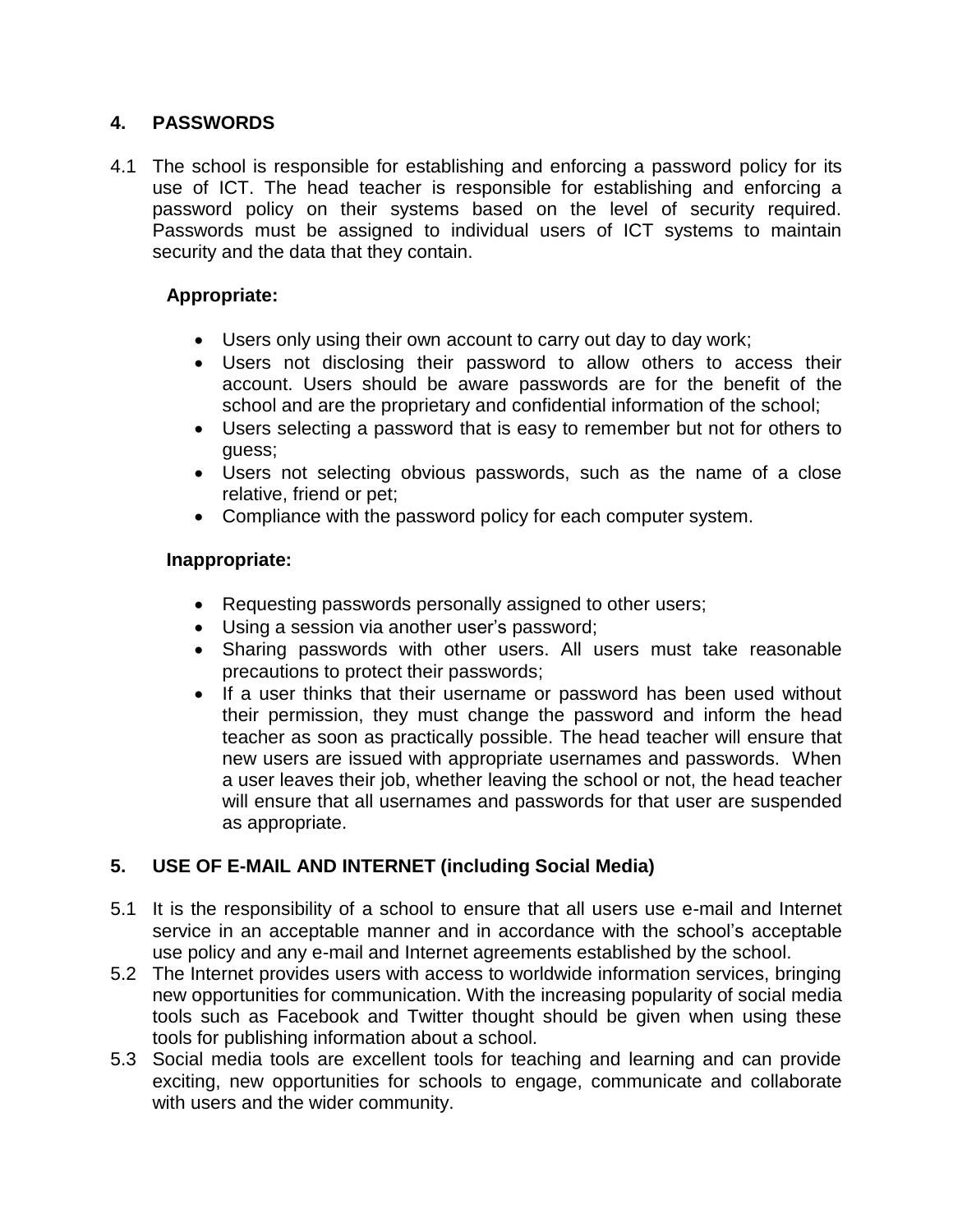- 5.4 Whilst social media tools can provide tremendous benefits to schools they also have serious security risks in their use. Risks such as people posting unsafe or inappropriate information about themselves and their personal lives online as well as providing opportunities for offenders to groom and exploit children. In order to mitigate these security risks and still enjoy the benefits of social media schools should establish and enforce good social media usage policies which should include the following points:
	- Supervision in the classroom with social media technology must be appropriate to the children's needs and abilities;
	- It is good practice for staff to evaluate websites before classroom use. Staff should be aware that websites, search results etc. may be safe and appropriate one day but unsafe a day later. All members of the school community should be aware that filtering software is not always effective and cannot always be relied on alone to safeguard children;
	- Children with Special Educational Needs should be appropriately supported according to their specific needs and their personal understanding of the e-Safety risks;
	- All pupils and staff should be aware of the school procedure regarding what to do if inappropriate content or messages are found, sent or received online;
	- All pupils and staff should understand how to critically evaluate online content;
	- Internet filtering must be in place according to the school's requirements. This should be designed with both a technical and curriculum focus and should be agreed by the schools Leadership Team and Governors;
	- $\bullet$  ICT tools provided by the school should always be used (e.g. work provided digital cameras, memory cards, laptops etc.) rather than personally owned equipment.

#### **6. USE OF PCs, LAPTOPS & SERVERS**

#### **Appropriate:**

- Storing school data;
- Loading text, images, video or audio streams in connection with day to day work activities;
- Storing limited amounts of personal data (where agreed by the head teacher).

#### **Inappropriate:**

- Loading unauthorised or untested software;
- Allowing unauthorised users to access laptops used away from school;
- Failure to keep laptops used away from school secure;
- Storing confidential or personal data or information on removable media without adequate protection or encryption;
- Deliberate, reckless or negligent introduction of viruses;